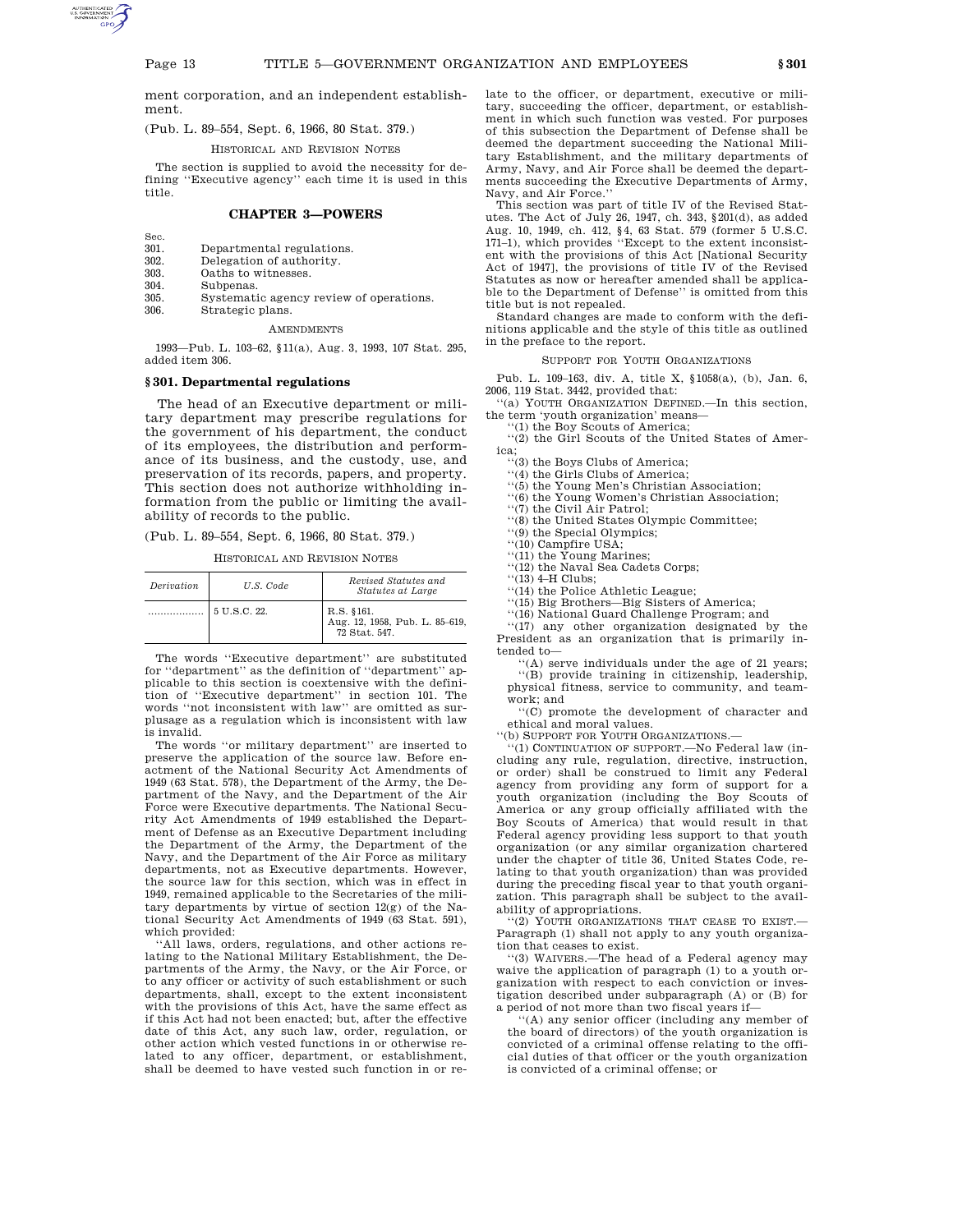''(B) the youth organization is the subject of a criminal investigation relating to fraudulent use or waste of Federal funds.

''(4) TYPES OF SUPPORT.—Support described in paragraph (1) includes—

''(A) authorizing a youth organization to hold meetings, camping events, or other activities on Federal property;

''(B) hosting any official event of a youth organization;

''(C) loaning equipment for the use of a youth organization; and

''(D) providing personnel services and logistical support for a youth organization.

Pub. L. 109–148, div. A, title VIII, §8126(b), Dec. 30, 2005, 119 Stat. 2728, which contained provisions substantially similar to those in Pub. L.  $109-163$ ,  $$1058(a)$ , (b), set out above, was repealed by Pub. L. 109–364, div. A, title X, §1071(f)(3), Oct. 17, 2006, 120 Stat. 2402.

MINIMUM STANDARDS FOR BIRTH CERTIFICATES

Pub. L. 108–458, title VII, §7211(a)–(d), Dec. 17, 2004, 118 Stat. 3825–3827, provided that:

''(a) DEFINITION.—In this section [enacting this note and repealing provisions set out as a note below], the term 'birth certificate' means a certificate of birth—

''(1) for an individual (regardless of where born)—

''(A) who is a citizen or national of the United States at birth; and

''(B) whose birth is registered in the United States; and

 $''(2)$  that-

''(A) is issued by a Federal, State, or local government agency or authorized custodian of record and produced from birth records maintained by such agency or custodian of record; or

''(B) is an authenticated copy, issued by a Federal, State, or local government agency or authorized custodian of record, of an original certificate of birth issued by such agency or custodian of record.

''(b) STANDARDS FOR ACCEPTANCE BY FEDERAL AGEN-CIES.—

''(1) IN GENERAL.—Beginning 2 years after the promulgation of minimum standards under paragraph (3), no Federal agency may accept a birth certificate for any official purpose unless the certificate conforms to such standards.

'(2) STATE CERTIFICATION.

''(A) IN GENERAL.—Each State shall certify to the Secretary of Health and Human Services that the State is in compliance with the requirements of this section.

''(B) FREQUENCY.—Certifications under subparagraph (A) shall be made at such intervals and in such a manner as the Secretary of Health and Human Services, with the concurrence of the Secretary of Homeland Security and the Commissioner of Social Security, may prescribe by regulation.

''(C) COMPLIANCE.—Each State shall ensure that units of local government and other authorized custodians of records in the State comply with this section.

''(D) AUDITS.—The Secretary of Health and Human Services may conduct periodic audits of each State's compliance with the requirements of this section.

''(3) MINIMUM STANDARDS.—Not later than 1 year after the date of enactment of this Act [Dec. 17, 2004], the Secretary of Health and Human Services shall by regulation establish minimum standards for birth certificates for use by Federal agencies for official purposes that—

 $(A)$  at a minimum, shall require certification of the birth certificate by the State or local government custodian of record that issued the certificate, and shall require the use of safety paper or an alternative, equally secure medium, the seal of the issuing custodian of record, and other features designed to prevent tampering, counterfeiting, or otherwise duplicating the birth certificate for fraudulent purposes;

''(B) shall establish requirements for proof and verification of identity as a condition of issuance of a birth certificate, with additional security measures for the issuance of a birth certificate for a person who is not the applicant;

''(C) shall establish standards for the processing of birth certificate applications to prevent fraud;

''(D) may not require a single design to which birth certificates issued by all States must conform; and

''(E) shall accommodate the differences between the States in the manner and form in which birth records are stored and birth certificates are produced from such records.

''(4) CONSULTATION WITH GOVERNMENT AGENCIES.—In promulgating the standards required under paragraph (3), the Secretary of Health and Human Services shall consult with—

''(A) the Secretary of Homeland Security;

''(B) the Commissioner of Social Security;

''(C) State vital statistics offices; and

''(D) other appropriate Federal agencies.

''(5) EXTENSION OF EFFECTIVE DATE.—The Secretary of Health and Human Services may extend the date specified under paragraph (1) for up to 2 years for birth certificates issued by a State if the Secretary determines that the State made reasonable efforts to comply with the date under paragraph (1) but was unable to do so.

''(c) GRANTS TO STATES.—

 $''(1)$  ASSISTANCE IN MEETING FEDERAL STANDARDS.

''(A) IN GENERAL.—Beginning on the date a final regulation is promulgated under subsection (b)(3), the Secretary of Health and Human Services shall award grants to States to assist them in conforming to the minimum standards for birth certificates set forth in the regulation.

''(B) ALLOCATION OF GRANTS.—The Secretary shall award grants to States under this paragraph based on the proportion that the estimated average annual number of birth certificates issued by a State applying for a grant bears to the estimated average annual number of birth certificates issued by all States.

''(C) MINIMUM ALLOCATION.—Notwithstanding subparagraph (B), each State shall receive not less than 0.5 percent of the grant funds made available under this paragraph.

''(2) ASSISTANCE IN MATCHING BIRTH AND DEATH RECORDS.—

''(A) IN GENERAL.—The Secretary of Health and Human Services, in coordination with the Commissioner of Social Security and other appropriate Federal agencies, shall award grants to States, under criteria established by the Secretary, to assist States in—

''(i) computerizing their birth and death records;

''(ii) developing the capability to match birth and death records within each State and among the States; and

''(iii) noting the fact of death on the birth certificates of deceased persons.

''(B) ALLOCATION OF GRANTS.—The Secretary shall award grants to qualifying States under this paragraph based on the proportion that the estimated annual average number of birth and death records created by a State applying for a grant bears to the estimated annual average number of birth and death records originated by all States.

''(C) MINIMUM ALLOCATION.—Notwithstanding subparagraph (B), each State shall receive not less than 0.5 percent of the grant funds made available under this paragraph.

''(d) AUTHORIZATION OF APPROPRIATIONS.—There are authorized to be appropriated to the Secretary for each of the fiscal years 2005 through 2009 such sums as may be necessary to carry out this section.''